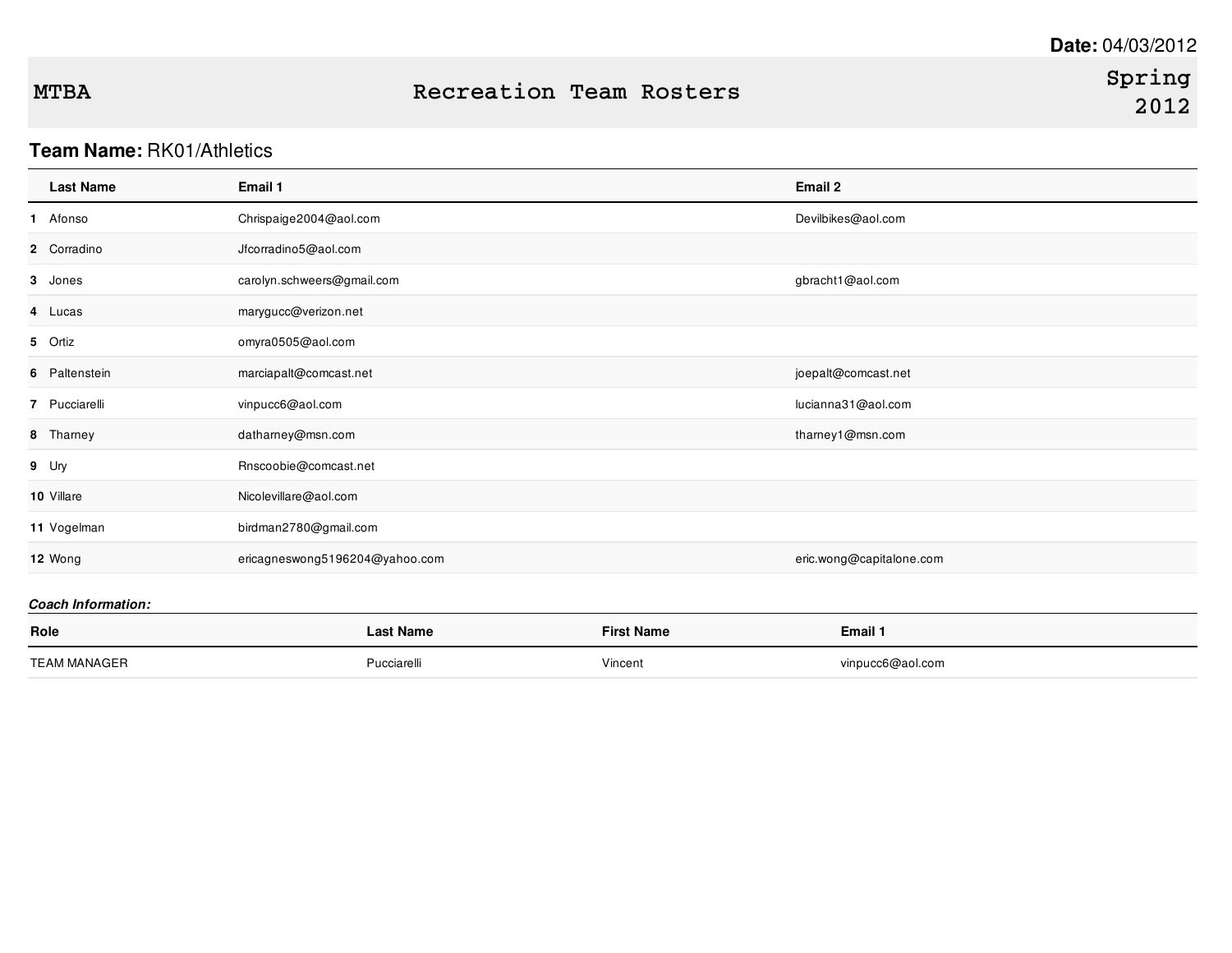## **Team Name:** RK02/Cubs

| <b>Last Name</b>          | Email 1                | Email 2                         |
|---------------------------|------------------------|---------------------------------|
| 1 Camejo                  | RIcamejo@hotmail.com   |                                 |
| 2 Castranova              | ycastranova@yahoo.com  |                                 |
| 3 Goldberg                | dgoldberg@grinmail.com | stineski@gmail.com              |
| 4 Jamolawicz              | jamolawicz@yahoo.com   |                                 |
| 5 Jansen                  | rokiki711@comcast.net  | casey@hollandgreenhousesinc.com |
| 6 Magistre                | dervis_m@yahoo.com     |                                 |
| 7 Masella                 | smasella@verizon.net   | denise0920@verizon.net          |
| 8 Nagy                    | jojolingo@aol.com      |                                 |
| 9 Nascak                  | lilsued622@gmail.com   |                                 |
| 10 Rizzi                  | prizzi@elliottmgmt.com | tararizzi@comcast.net           |
| 11 Stoeckel               | stoecs@yahoo.com       | stoecs@yahoo.com                |
| <b>Coach Information:</b> |                        |                                 |

| Role                | Last Name | <b>First Name</b> | Email 1                |
|---------------------|-----------|-------------------|------------------------|
| <b>TEAM MANAGER</b> | Rizz      | Pete              | prizzi@elliottmgmt.com |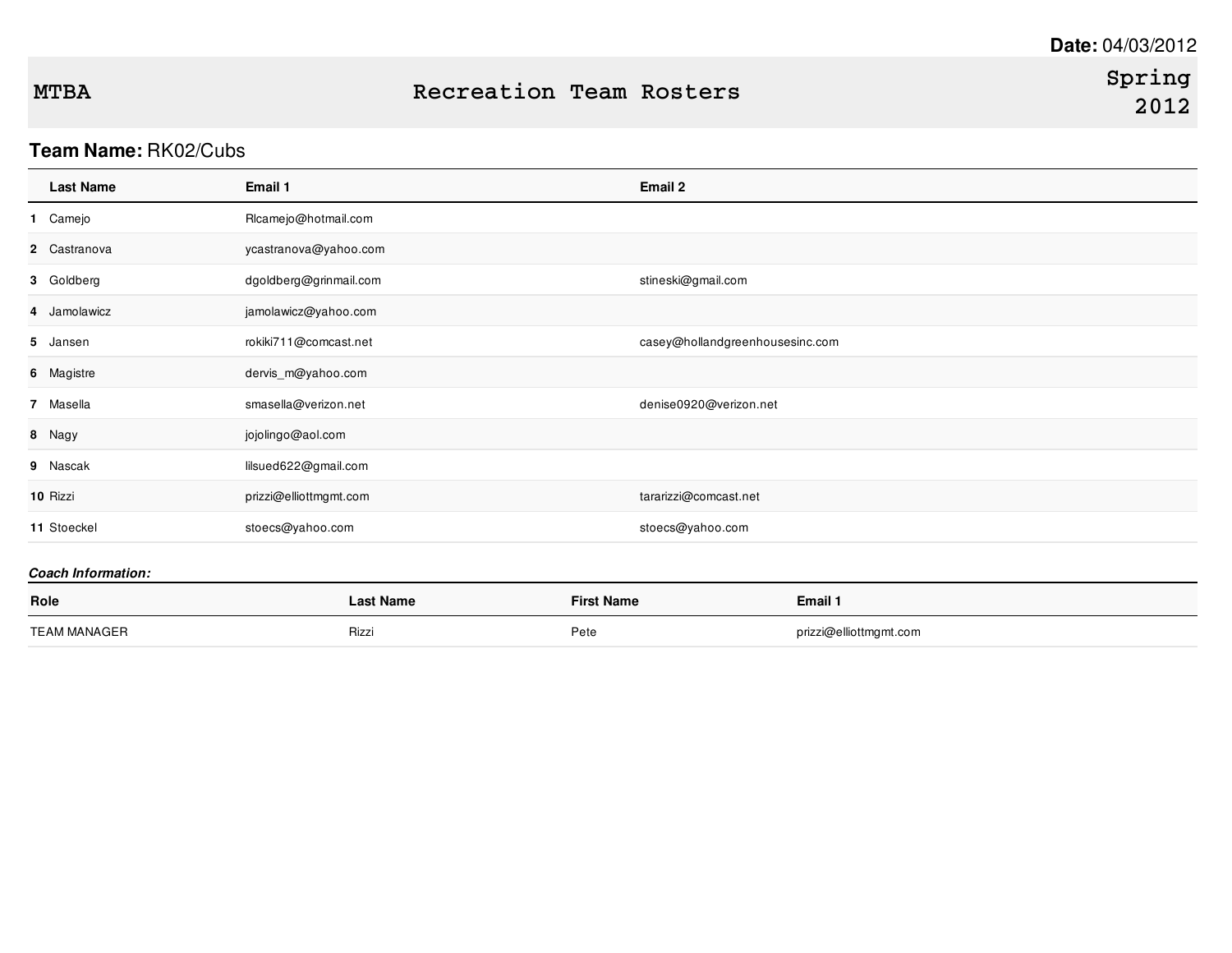## **Team Name:** RK03/Mets

| <b>Last Name</b>          | Email 1                   | Email 2                  |
|---------------------------|---------------------------|--------------------------|
| 1 Capodanno               | samcap72@gmail.com        |                          |
| 2 Donelson                | tracyad9102@yahoo.com     | shawn.donelson@yahoo.com |
| 3 Esposito                | Nch0806@aol.com           | Espo824@gmail.com        |
| 4 Grant                   | oliviajessgrant@yahoo.com | jgrant472@yahoo.com      |
| 5 Judge                   | karajudge@optonline.net   |                          |
| 6 LoMauro                 | plomauro@verizon.net      |                          |
| 7 Maddox                  | rmaddox68@comcast.net     |                          |
| 8 Manfre                  | mwmanfre@gmail.com        |                          |
| 9 Marashlian              | mark.marashlian@gmail.com | immanuela0912@yahoo.com  |
| 10 Piscitelli             | fpiscitelli1@verizon.net  | niveb604@verizon.net     |
| 11 Sullivan               | seansull@verizon.net      | mrssully8604@verizon.net |
| 12 Sullivan               | seansull@verizon.net      | mrssully8604@verizon.net |
| <b>Coach Information:</b> |                           |                          |

| Role                | <b>Last Name</b> | <b>First Name</b> | Email 1                 |
|---------------------|------------------|-------------------|-------------------------|
| <b>TEAM MANAGER</b> | Judge            | Peter             | karajudge@optonline.net |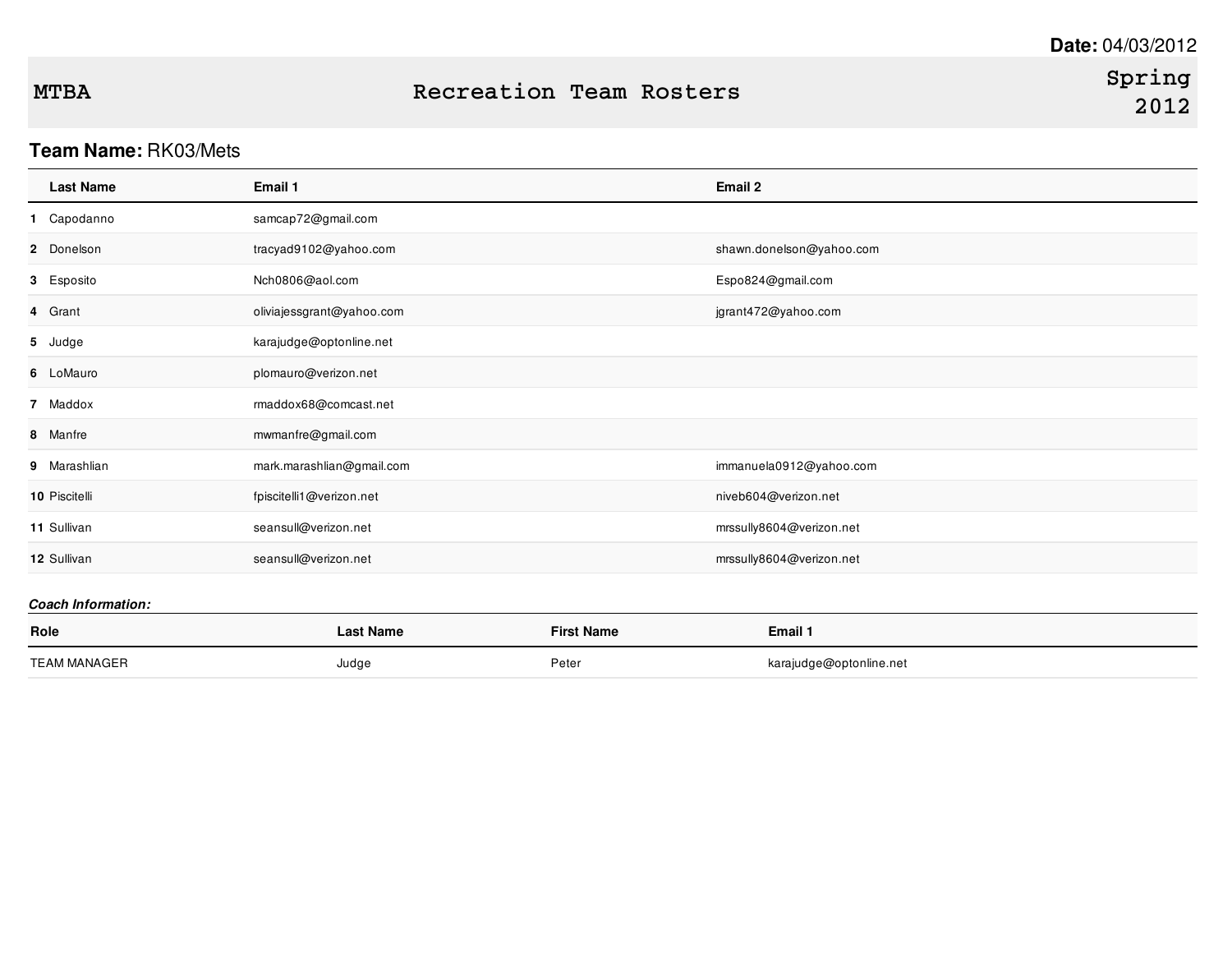# **Team Name:** RK04/Orioles

| <b>Last Name</b> | Email 1                  | Email 2                         |
|------------------|--------------------------|---------------------------------|
| 1 Alborea        | newbastone@comcast.net   |                                 |
| 2 Cicchetti      | kristine2549@aol.com     |                                 |
| 3 Cottrell       | ccottrell@hertz.com      |                                 |
| 4 Cottrell       | ccottrell@hertz.com      |                                 |
| 5 Ctorides       | 12millwood@comcast.net   |                                 |
| 6 Dougherty      | jgdougherty@yahoo.com    | joseph.dougherty@wellsfargo.com |
| 7 Hossain        | jannakrista@aol.com      | jannakrista@aol.com             |
| 8 Lane           | littlelanesmom@yahoo.com | klane27@yahoo.com               |
| 9 Lane           | rerunnj@comcast.net      | blane@menloeng.com              |
| 10 Rooney        | Johnnyroons@aol.com      | Jrooney@hertz.com               |
| 11 Waldman       | slanza90@aol.com         |                                 |
|                  |                          |                                 |

### *Coach Information:*

| Role         | <b>Last Name</b> | <b>First Name</b> | Email 1             |
|--------------|------------------|-------------------|---------------------|
| TEAM MANAGER | Rooney           | John              | Johnnyroons@aol.com |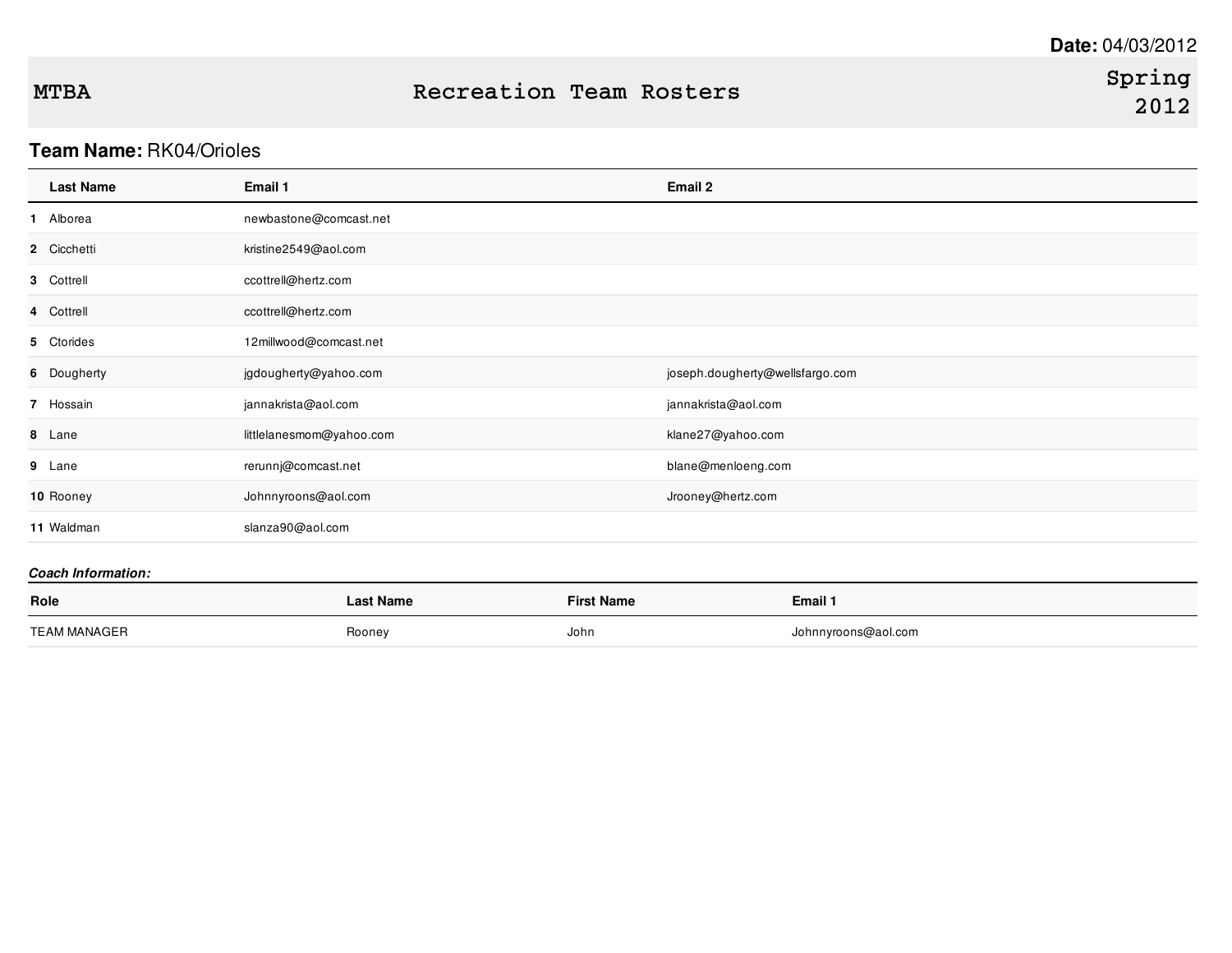## **Team Name:** RK05/Phillies

| <b>Last Name</b> | Email 1                   | Email 2                     |
|------------------|---------------------------|-----------------------------|
| 1 Barbera        | mrsgbarbera@yahoo.com     |                             |
| 2 Detore         | liskerann@yahoo.com       |                             |
| 3 Gandhi         | sgandhi2000@yahoo.com     | trupsweet03@yahoo.com       |
| 4 Gandhi         | sgandhi2000@yahoo.com     | trupsweet03@yahoo.com       |
| 5 Lollin         | karynlynn.lewis@gmail.com | jtm6181@yahoo.com           |
| 6 Milbrod        | AMILBROD@VERIZON.NET      |                             |
| 7 Sanan          | arunsanan@gmail.com       | shimpysanan@gmail.com       |
| 8 Suleski        | oliverski22@aol.com       | marleymission@live.com      |
| 9 Tighe          | ktighe52@aol.com          | mrtnt52@aol.com             |
| 10 Toye          | erin_toye@yahoo.com       | erin_toye@yahoo.com         |
| 11 Velaga        | padmakshini@yahoo.com     | krishnarao.velaga@gmail.com |
| 12 Wolk          | ericwolk1@gmail.com       | jody_wolk@yahoo.com         |

### *Coach Information:*

| Role         | <b>Last Name</b> | <b>First Name</b> | <b>Email 1</b>   |
|--------------|------------------|-------------------|------------------|
| TEAM MANAGER | Tighe            | John              | ktighe52@aol.com |